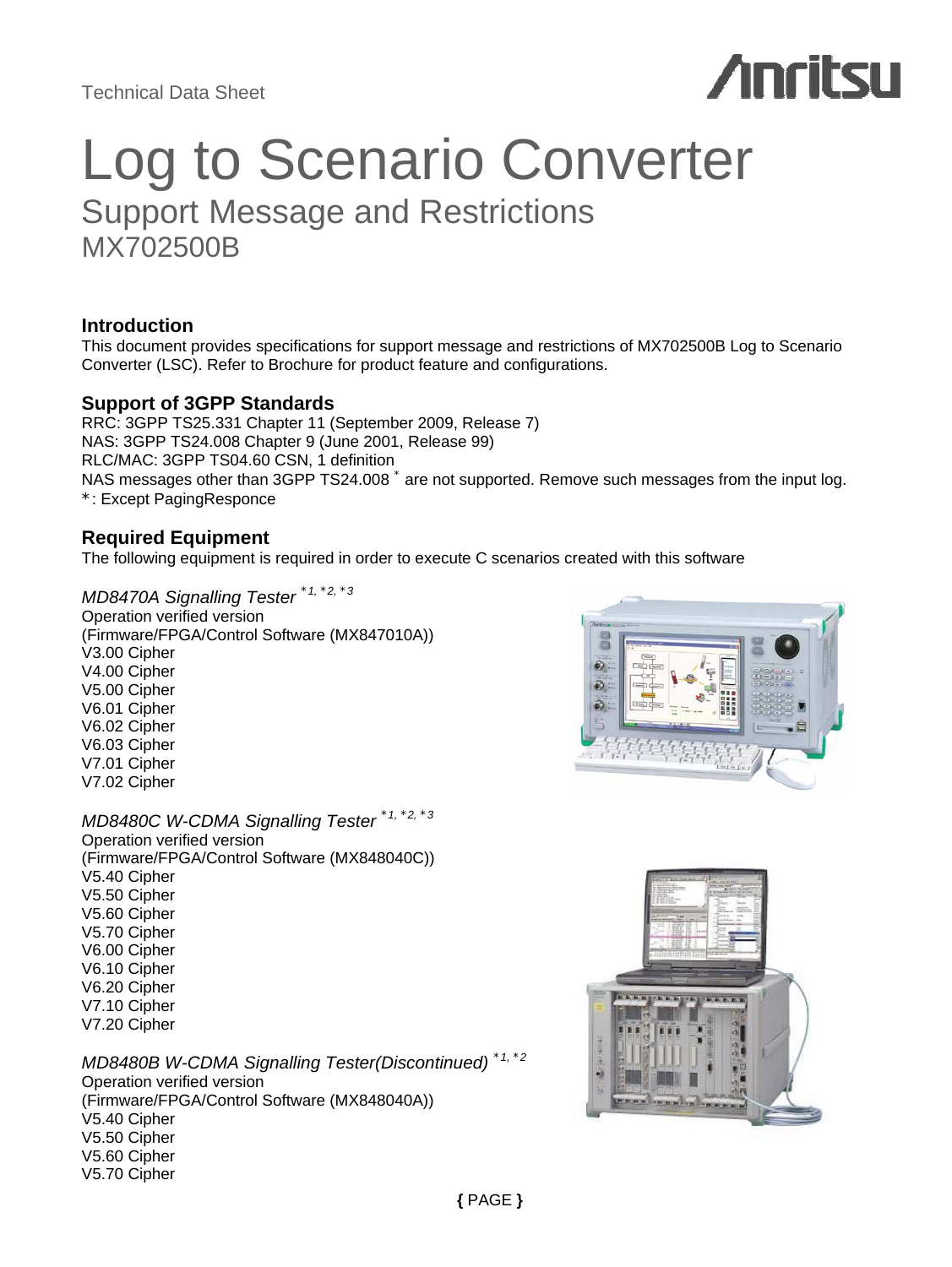Additionally, hardware option and software option must be provided according to the execution contents.

\*1: When executing the GSM Cipher A5/1 feature, version 5.30 Cipher or higher software is required.

\*2: When executing the GPRS Cipher GEA1/2 feature, version 5.40 Cipher or higher software is required.

\*3: To execute the GSM Cipher A5/3, GPRS Cipher GEA3 features, the MD8480C provided with the TDMA2 board and version 5.60 Cipher or higher software is required.

# **Support Messages**

Layer 3 messages supported by LSC (Ver. 3.0.0) are displayed in Table 2 'Log to Scenario Converter's Supported Messages'. For the support status, see Table 1 below.

| Table 1.Support Status |                                                                                               |  |  |
|------------------------|-----------------------------------------------------------------------------------------------|--|--|
| <b>Support Status</b>  | Details                                                                                       |  |  |
| Supported              | Transmit/receive messages. Edit the required message parameters according to the<br>settings. |  |  |
| Partially<br>supported | Transmit/receive messages. Edit some of the message parameters.                               |  |  |
| Not supported          | Transmit/receive messages. Edit some of the message parameters.                               |  |  |

|    | Message                          | <b>Support Status</b> |
|----|----------------------------------|-----------------------|
| МM | Authentication reject            | Supported             |
|    | Authentication request           | Supported             |
|    | Authentication response          | Supported             |
|    | <b>Authentication Failure</b>    | Not supported         |
|    | CM Re-establishment request      | Not supported         |
|    | CM service accept                | Supported             |
|    | CM service prompt \$(CCBS)\$     | Not supported         |
|    | <b>CM</b> service reject         | Supported             |
|    | CM service abort                 | Supported             |
|    | Abort                            | Supported             |
|    | CM service request               | Supported             |
|    | Identity request                 | Supported             |
|    | Identity response                | Supported             |
|    | IMSI detach indication           | Supported             |
|    | Location updating accept         | Supported             |
|    | Location updating reject         | Supported             |
|    | Location updating request        | Supported             |
|    | <b>MM</b> information            | Not supported         |
|    | <b>MM Status</b>                 | Supported             |
|    | <b>TMSI</b> reallocation command | Supported             |
|    | TMSI reallocation complete       | Supported             |
|    | Authentication reject            | Not supported         |
| CC | Alerting                         | Supported             |
|    | Call confirmed                   | Supported             |
|    | Call proceeding                  | Supported             |
|    | Congestion control               | Partially supported   |
|    | Connect                          | Supported             |
|    | Connect acknowledge              | Supported             |
|    | <b>Disconnect</b>                | Supported             |
|    | Emergency setup                  | Partially supported   |
|    | Facility                         | Supported             |
|    | Hold                             | Partially supported   |
|    | Hold Acknowledge                 | Partially supported   |
|    | <b>Hold Reject</b>               | Partially supported   |
|    | Modify                           | Partially supported   |
|    | Modify complete                  | Partially supported   |
|    | Modify reject                    | Partially supported   |

#### *Table 2.Support Messages*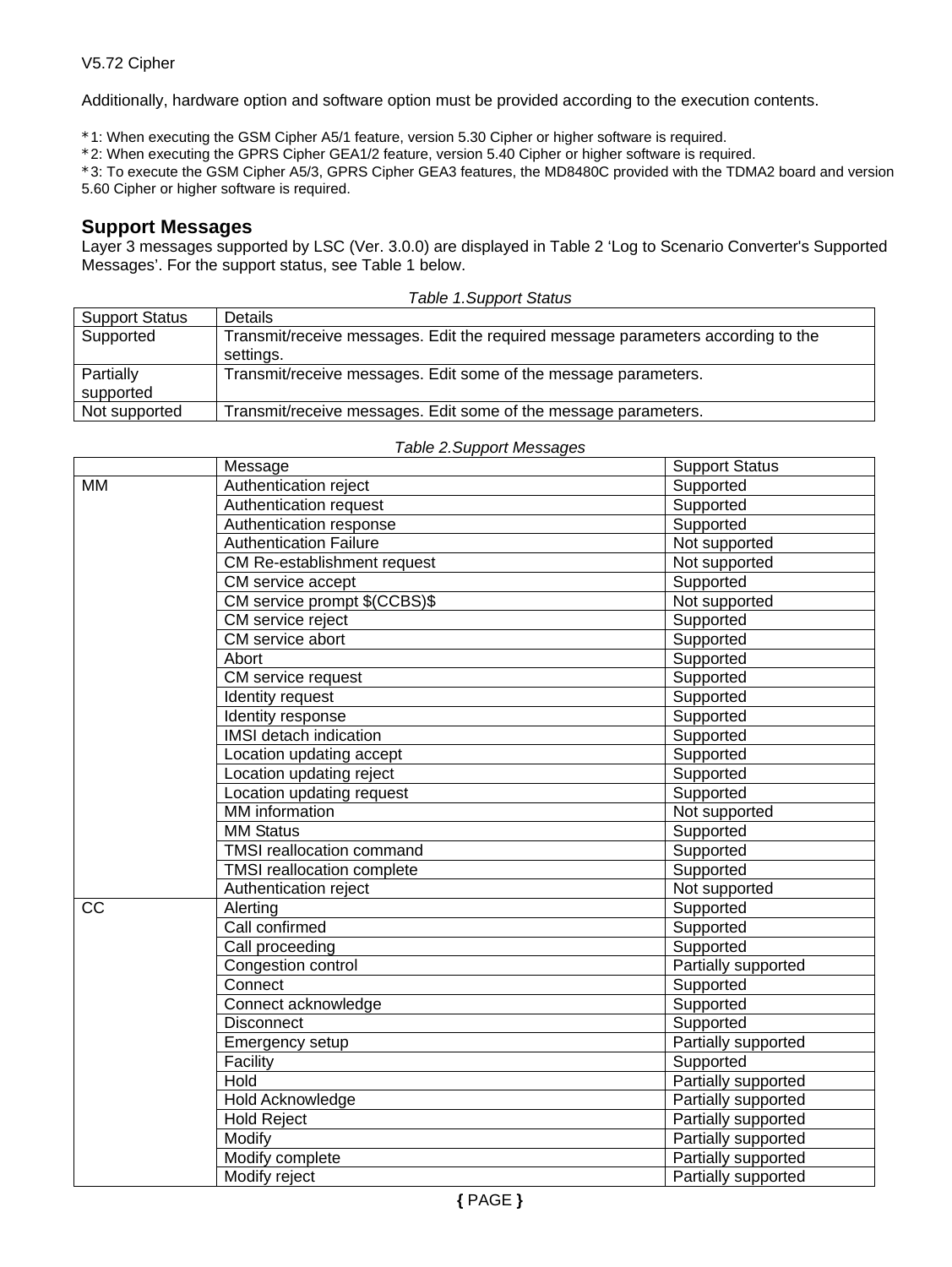| CC         | <b>Notify</b>                                        | Partially supported |
|------------|------------------------------------------------------|---------------------|
|            | Progress                                             | Partially supported |
|            | CC-Establishment \$(CCBS)\$                          | Partially supported |
|            | CC-Establishment confirmed \$(CCBS)\$                | Partially supported |
|            | Release                                              | Supported           |
|            | Recall \$(CCBS)\$                                    | Partially supported |
|            | Release complete                                     | Supported           |
|            | Retrieve                                             | Partially supported |
|            | Retrieve Acknowledge                                 | Partially supported |
|            | <b>Retrieve Reject</b>                               | Partially supported |
|            | Setup                                                | Supported           |
|            | Start CC \$(CCBS)\$                                  | Partially supported |
|            | <b>Start DTMF</b>                                    | Partially supported |
|            | Start DTMF Acknowledge                               | Partially supported |
|            | Start DTMF reject                                    | Partially supported |
|            | <b>Status</b>                                        | Supported           |
|            | Status enquiry                                       | Partially supported |
|            | Stop DTMF                                            | Partially supported |
|            | Stop DTMF acknowledge                                | Partially supported |
|            | User information                                     | Partially supported |
| <b>GMM</b> | Attach request                                       | Supported           |
|            | Attach accept                                        | Supported           |
|            | Attach complete                                      | Supported           |
|            | Attach reject                                        | Supported           |
|            | Detach request                                       | Supported           |
|            | Detach accept                                        | Supported           |
|            | P-TMSI reallocation command                          | Supported           |
|            | P-TMSI reallocation complete                         | Supported           |
|            | Authentication and ciphering request                 | Supported           |
|            | Authentication and ciphering response                | Supported           |
|            | Authentication and Ciphering Failure                 | Not supported       |
|            | Authentication and ciphering reject                  | Supported           |
|            | Identity request                                     | Supported           |
|            | Identity response                                    | Supported           |
|            | Routing area update request                          | Supported           |
|            | Routing area update accept                           | Supported           |
|            | Routing area update complete                         | Supported           |
|            | Routing area update reject                           | Partially supported |
|            | <b>GMM Status</b>                                    | Supported           |
|            | <b>GMM</b> Information                               | Partially supported |
|            | Service Request (UMTS only)                          | Supported           |
|            | Service Accept (UMTS only)                           | Supported           |
|            | Service Reject (UMTS only)                           | Partially supported |
| <b>SM</b>  | Activate PDP context request                         | Supported           |
|            | Activate PDP context accept                          | Supported           |
|            | Activate PDP context reject                          | Not supported       |
|            | Activate Secondary PDP Context request               | Partially supported |
|            | Activate Secondary PDP Context accept                | Partially supported |
|            | Activate Secondary PDP Context reject                | Not supported       |
|            | Request PDP context activation                       | Not supported       |
|            | Request PDP context activation reject                | Not supported       |
|            | Modify PDP context request (Network to MS direction) | Not supported       |
|            | Modify PDP context request (MS to network direction) | Not supported       |
|            | Modify PDP context accept (MS to network direction)  | Not supported       |
|            | Modify PDP context accept (Network to MS direction)  | Not supported       |
|            | Modify PDP Context Reject                            | Not supported       |
|            | Deactivate PDP context request                       | Supported           |
|            | Deactivate PDP context accept                        | Supported           |
|            | <b>SM</b> Status                                     | Supported           |
|            |                                                      |                     |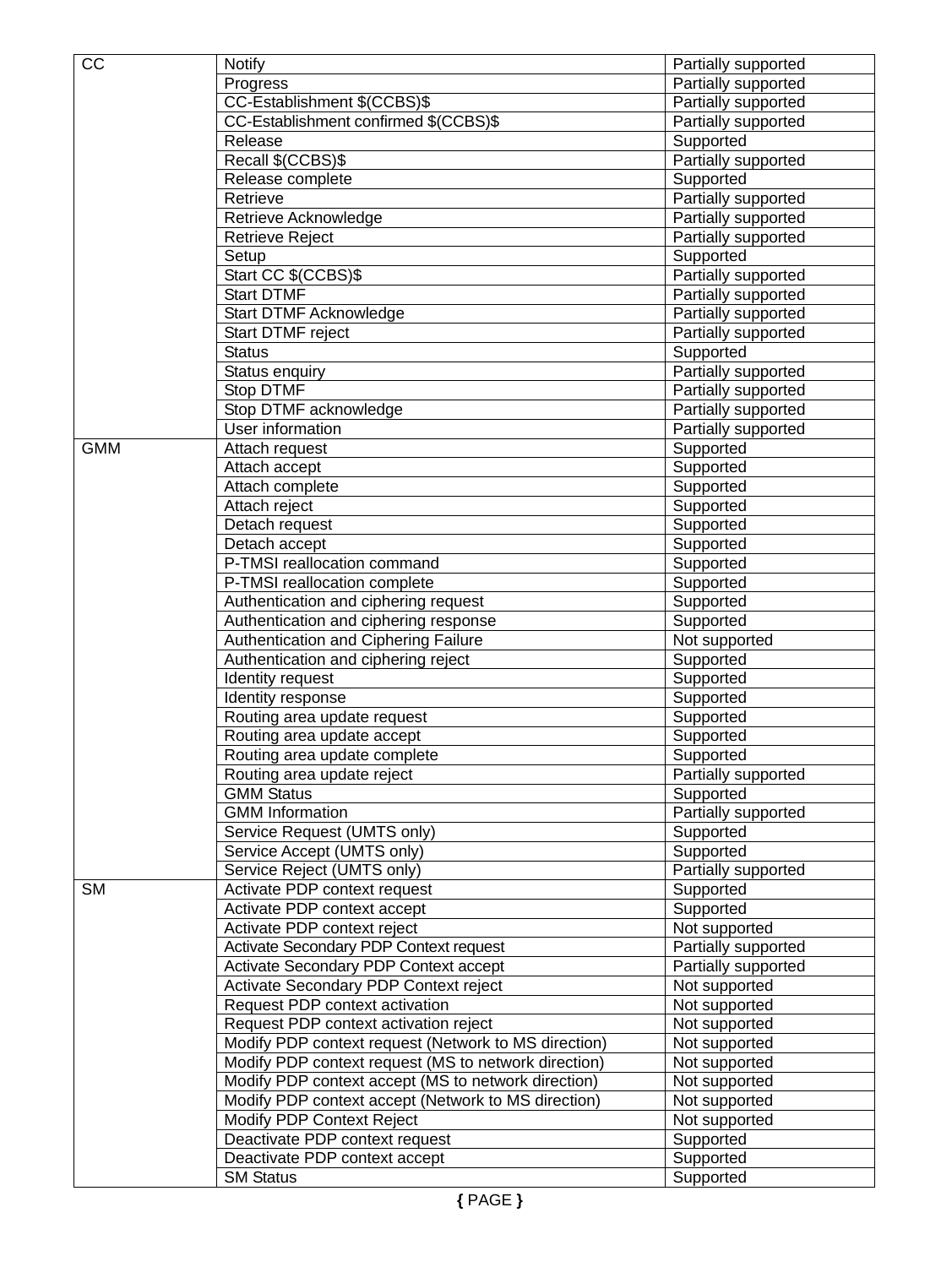| SS         | RESISTER (MS to NW)                    | Supported           |
|------------|----------------------------------------|---------------------|
|            | <b>REGISTER (NW to MS)</b>             | Supported           |
|            | <b>FACILITY</b>                        | Supported           |
|            | <b>SS-RELEASE COMP</b>                 | Supported           |
| <b>SMS</b> | CP-DATA                                | Supported           |
|            | CP-DATA-ACK                            | Supported           |
|            | <b>CP-ERROR</b>                        | Partially supported |
| <b>RRC</b> | ActiveSetUpdate                        | Supported           |
|            | ActiveSetUpdateComplete                | Supported           |
|            | ActiveSetUpdateFailure                 | Supported           |
|            | AssistanceDataDelivery                 | Partially supported |
|            | CellChangeOrderFromUTRAN               | Supported           |
|            | CellChangeOrderFromUTRANFailure        | Not supported       |
|            | CellUpdate                             | Supported           |
|            | CellUpdateConfirm                      | Partially supported |
|            | CounterCheck                           | Partially supported |
|            | CounterCheckResponse                   | Partially supported |
|            | <b>DownlinkDirectTransfer</b>          | Supported           |
|            | HandoverFromUTRANCommand-CDMA2000      | Not supported       |
|            | HandoverFromUTRANCommand-GSM           | Supported           |
|            | HandoverFromUTRANFailure               | Not supported       |
|            | HandoverToUTRANCommand                 | Supported           |
|            | HandoverToUTRANComplete                | Supported           |
|            | MasterInformationBlock                 | Supported           |
|            | <b>MeasurementControl</b>              | Partially supported |
|            | MeasurementControlFailure              | Not supported       |
|            | MeasurementReport                      | Partially supported |
|            | PagingType1                            | Partially supported |
|            | PagingType2                            | Partially supported |
|            | PhysicalChannelReconfiguration         | Supported           |
|            | PhysicalChannelReconfigurationComplete | Supported           |
|            | PhysicalChannelReconfigurationFailure  | Not supported       |
|            | RadioBearerReconfiguration             | Supported           |
|            | RadioBearerReconfigurationComplete     | Supported           |
|            | RadioBearerReconfigurationFailure      | Not supported       |
|            | <b>RadioBearerRelease</b>              | Supported           |
|            | RadioBearerReleaseComplete             | Supported           |
|            | RadioBearerReleaseFailure              | Not supported       |
|            | RadioBearerSetup                       | Supported           |
|            | RadioBearerSetupComplete               | Supported           |
|            | RadioBearerSetupFailure                | Not supported       |
|            | <b>RrcConnectionReject</b>             | Partially supported |
|            | <b>RrcConnectionRelease</b>            | Supported           |
|            | <b>RrcConnectionReleaseComplete</b>    | Supported           |
|            | <b>RrcConnectionRequest</b>            | Supported           |
|            | <b>RrcConnectionSetup</b>              | Supported           |
|            | RrcConnectionSetupComplete             | Supported           |
|            | <b>RrcStatus</b>                       | Partially supported |
|            | SecurityModeCommand                    | Supported           |
|            | SecurityModeComplete                   | Supported           |
|            | SecurityModeFailure                    | Not supported       |
|            | SignallingConnectionRelease            | Supported           |
|            | SignallingConnectionReleaseIndication  | Supported           |
|            | SysInfoType1                           | Supported           |
|            | SysInfoType10                          | Partially supported |
|            | SysInfoType11                          | Supported           |
|            | SysInfoType12                          | Partially supported |
|            | SysInfoType13                          | Partially supported |
|            | SysInfoType13-1                        | Partially supported |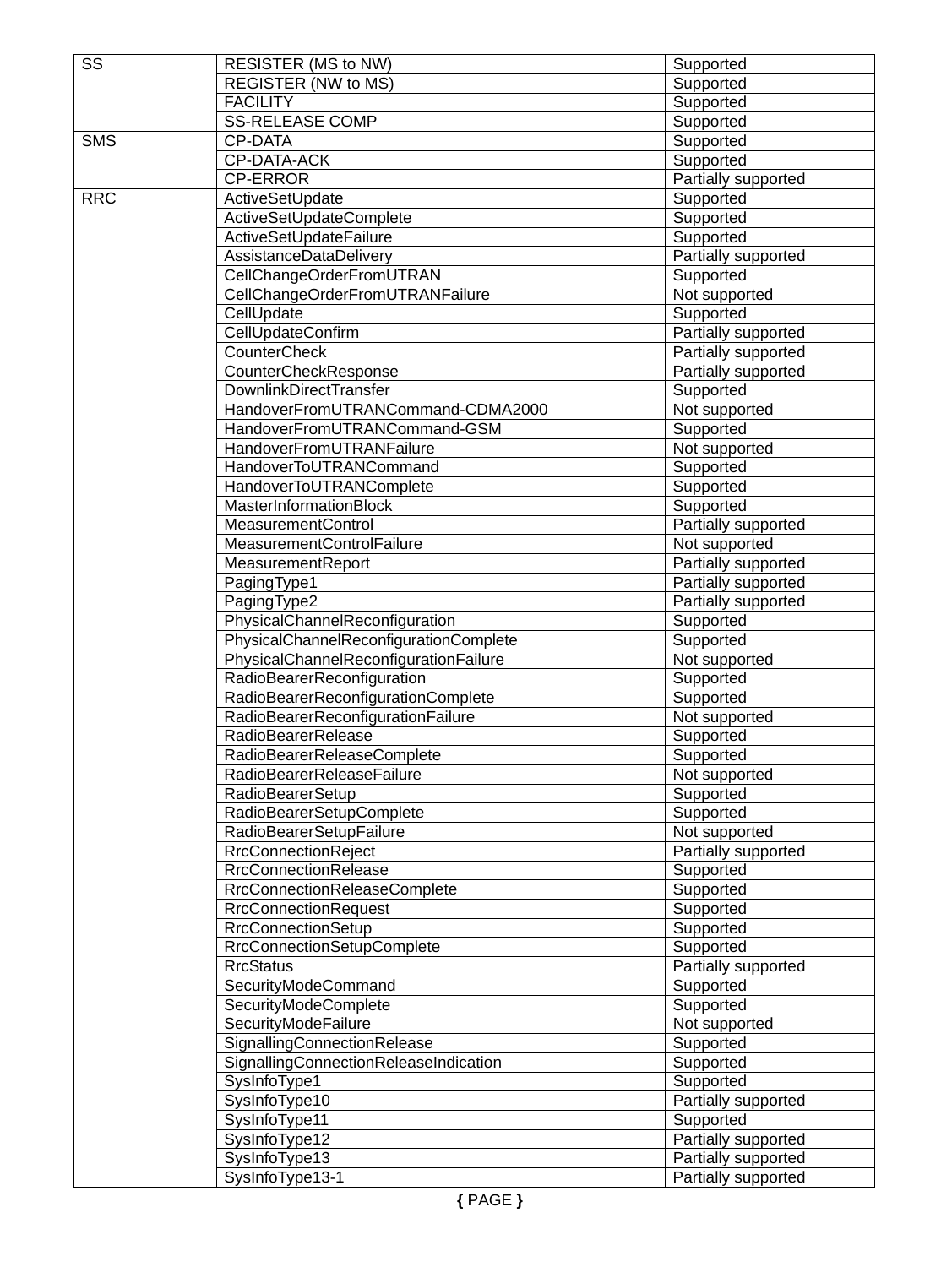| <b>RRC</b>             | SysInfoType13-2                          | Partially supported |
|------------------------|------------------------------------------|---------------------|
|                        | SysInfoType13-3                          | Partially supported |
|                        | SysInfoType13-4                          | Partially supported |
|                        | SysInfoType14                            | Partially supported |
|                        | SysInfoType15                            | Partially supported |
|                        | SysInfoType15-1                          | Partially supported |
|                        | SysInfoType15-2                          | Partially supported |
|                        | SysInfoType15-3                          | Partially supported |
|                        | SysInfoType15-4                          | Partially supported |
|                        | SysInfoType16                            | Not supported       |
|                        | SysInfoType17                            | Partially supported |
|                        |                                          |                     |
|                        | SysInfoType18                            | Partially supported |
|                        | SysInfoType2                             | Partially supported |
|                        | SysInfoType3                             | Supported           |
|                        | SysInfoType4                             | Partially supported |
|                        | SysInfoType5                             | Supported           |
|                        | SysInfoType5bis                          | Supported           |
|                        | SysInfoType6                             | Partially supported |
|                        | SysInfoType7                             | Partially supported |
|                        | SysInfoType8                             | Partially supported |
|                        | SysInfoTypeSB1                           | Supported           |
|                        | SysInfoTypeSB2                           | Supported           |
|                        | System Information Change Indication     | Partially supported |
|                        | TransportChannelReconfiguration          | Supported           |
|                        | TransportChannelReconfigurationComplete  | Supported           |
|                        | TransportChannelReconfigurationFailure   | Not supported       |
|                        | TransportFormatCombinationControl        | Partially supported |
|                        | TransportFormatCombinationControlFailure | Not supported       |
|                        | UeCapabilityEnquiry                      | Supported           |
|                        | UeCapabilityInformation                  | Supported           |
|                        | UeCapabilityInformationConfirm           | Supported           |
|                        | UplinkPhysicalChannelControl             | Not supported       |
|                        | UraUpdate                                | Supported           |
|                        | UraUpdateConfirm                         | Supported           |
|                        | UtranMobilityInformation                 | Partially supported |
|                        | UtranMobilityInformationConfirm          | Partially supported |
|                        | UtranMobilityInformationFailure          | Not supported       |
| RLC/MAC                | Packet System Information Type1          | Supported           |
|                        | Packet System Information Type2          | Supported           |
|                        |                                          |                     |
|                        | Packet System Information Type3          | Supported           |
|                        | Packet System Information Type3bis       | Supported           |
|                        | Packet System Information Type3ter       | Supported           |
|                        | Packet System Information Type3quater    | Supported           |
|                        | Packet System Information Type4          | Supported           |
|                        | Packet System Information Type5          | Supported           |
|                        | Packet System Information Type6          | Supported           |
|                        | Packet System Information Type7          | Supported           |
|                        | Packet System Information Type8          | Supported           |
|                        | Packet System Information Type13         | Supported           |
|                        | Packet System Information Type14         | Supported           |
|                        | Packet System Information Type15         | Supported           |
|                        | Packet Cell Change Order                 | Supported           |
|                        | Packet Channel Request                   | Supported           |
|                        | <b>Packet Paging Request</b>             | Supported           |
|                        | Packet Measurement Order                 | Supported           |
|                        | Packet Cell Change Failure               | Not supported       |
|                        | Packet Measurement Report                | Supported           |
| $\overline{\text{TC}}$ | CLOSE UE TEST LOOP                       | Not supported       |
|                        | CLOSE UE TEST LOOP COMPLETE              | Not supported       |
|                        |                                          |                     |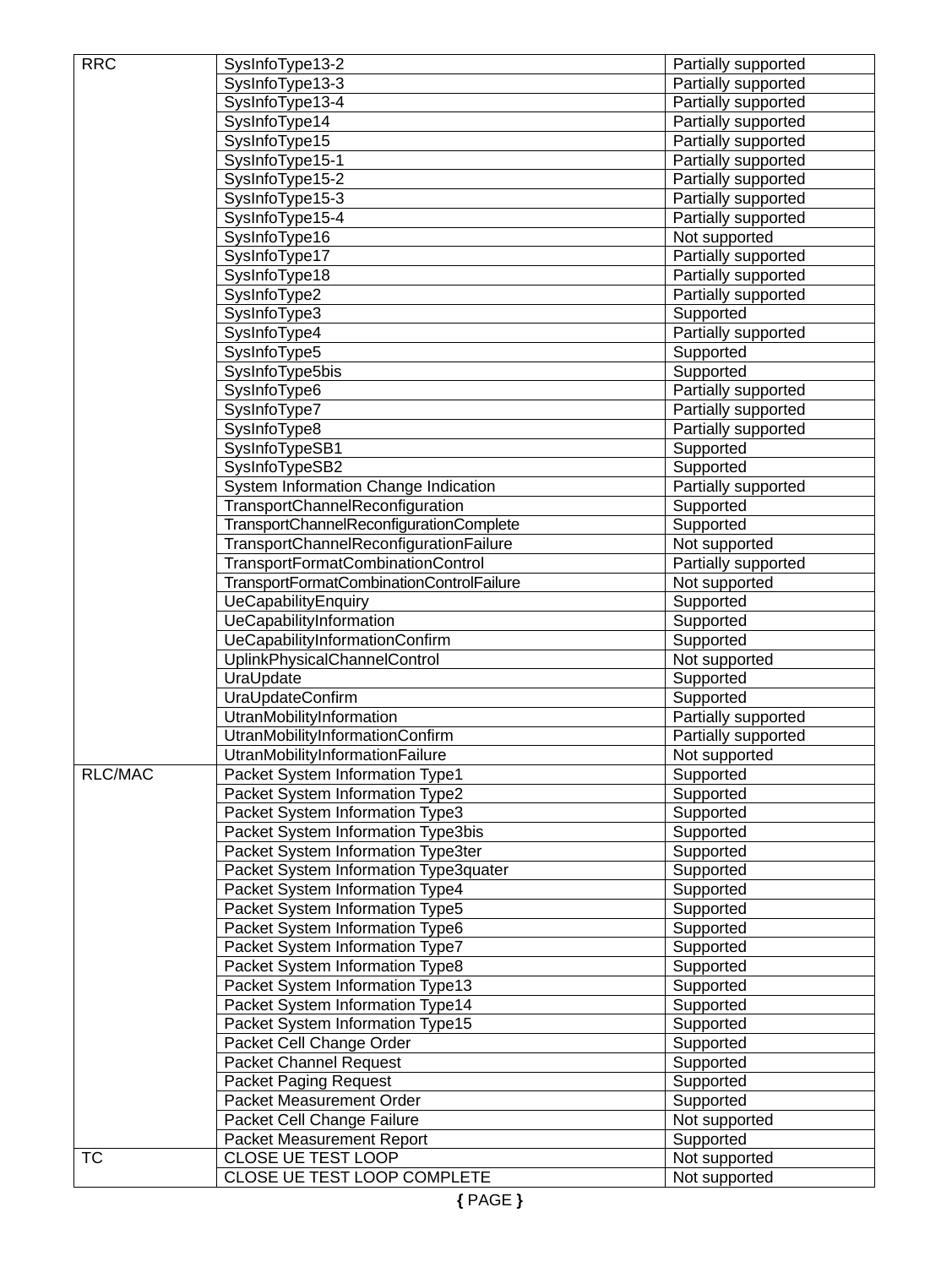| <b>TC</b> | OPEN UE TEST LOOP                            | Not supported |
|-----------|----------------------------------------------|---------------|
|           | OPEN UE TEST LOOP COMPLETE                   | Not supported |
|           | ACTIVATE RB TEST MODE                        | Not supported |
|           | ACTIVATE RB TEST MODE COMPLETE               | Not supported |
|           | DEACTIVATE RB TEST MODE                      | Not supported |
|           | DEACTIVATE RB TEST MODE COMPLETE             | Not supported |
|           | RESET UE POSITIONING STORED INFORMATION      | Not supported |
|           | UE TEST LOOP MODE 3 RLC SDU COUNTER REQUEST  | Not supported |
|           | UE TEST LOOP MODE 3 RLC SDU COUNTER RESPONSE | Not supported |

# **Restrictions**

*Restrictions on scenarios generated by the software* 

- 1. Restriction related to signaling tester control function
	- Parameters whose value cannot be determined from messages are fixed values.
- 2. Other restrictions
	- i The channel settings resulting from the failure sequence are not supported.

# *Feature scope related restrictions*

- The feature scope supported by the software is limited to the feature scope supported by the MD8480B/C and MD8470A. However, this does not mean that the feature scope supported by the MD8480B/C and MD8470A is 100% supported.
- 2. Abnormal and quasi-normal sequence reproduction is not supported.

# *Restrictions on WCDMA*

- 1. Restrictions related to message
	- i BCCH Modification is not supported.
	- ii NonCriticalExtentions is not supported.
- 2. Restrictions related to signalling tester control function
	- The LochNo of CRLC\_CONFIG\_PAR(DTCH) are CS domains 0 to 2 and PS domains 3 to 5.
	- ii The LochNo of CRLC\_CONFIG\_PAR(DCCH) is assigned in ascending order starting from '1'.
	- iii The settings related to the TE layer are fixed values.
	- iv The value of SIB1 is used for DRXCycleLength. Re-setting in the other messages is not supported.
	- v TxDiversity is not supported. The parameters are always output as OFF.
- 3. Restrictions related to CellConfig parameter
	- i BTSOffset of each cell must be divisible by 256.
	- ii The ScramblingCode rewrite feature of SIB11 if ScramblingCode does not exist in the target cell in the neighbor cell list (IntraFreq) of SIB11. The first ScramblingCode that does not match any of the ScramblingCode of each cell specified in CellConfig in the neighbor cell list is converted to the ScramblingCode of the target cell.
	- iii MNC of each cell must be set to a number of digits equal to or smaller than MNC included in MIB.
- 4. Restrictions related to Paging
	- The operation of pagingType1 has been verified for IMSI, TMSI, and P-TMSI.
	- ii IMSI embedded in pagingType1 is fixed to 15 octets.
- 5. Restrictions related to Ciphering
	- i The position of RAND/AUTN embedded in AuthenticationRequest/Authentication&CipheringReques is fixed.
	- ii The parameters required during ciphering and the data embedding position in layer 3 messages, etc., are output as fixed values.
- 6. Restrictions related to CompressedMode

The following messages are used as triggers. CompressedMode processing through messages other than those listed below is not supported.

- i RadioBearerSetup
- ii RadioBearerReconfiguration
- iii PhysicalChannelReconfiguration
- iv TransportChannelReconfiguration
- v MeasurementControl
- 7. Restrictions related to power control
	- Power control for generating various types of events received by MeasurementReport included in the log is not performed.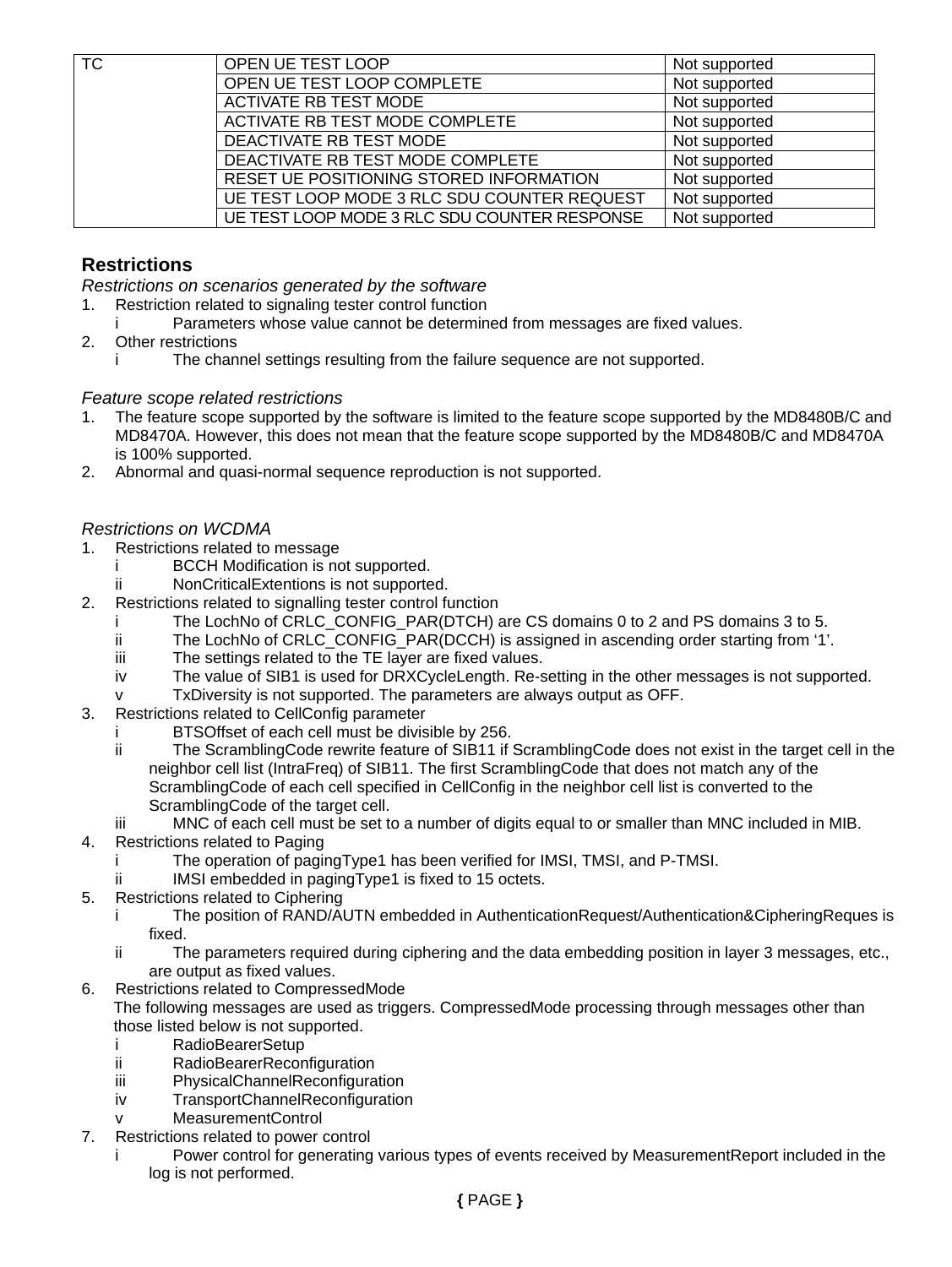- ii In the case of SHO/HHO/CellReselection, LSC generates power control and event
- MeasurementReport reception processing. Events to be output and power variables are fixed.
- 8. Restrictions related to channel offset
	- As the offset of the DPCH channel, the value automatically calculated by LSC is set to the message and signaling tester control function.
	- ii The value obtained by dividing by 512 the difference between the currently connected channel and the channel to be switched to is output to default DPCH-OffsetValue.
	- iii The value obtained by dividing by 256 the difference between the currently connected channel and the channel to be switched to is output to default dpch-FrameOffse.
	- iv In the case of SHO/HHO/CellReselection, the channel difference is calculated from px\_BTSOffset and px\_SFNOffset of CellConfig. Whether to perform calculations according to the values of the message parameters (tm, OFF) included in the logs is set with CellConfig.
	- v The specification of cfnHandling in the message should be initialized to use log value for DOFF (Px\_DOFF=-1 is effectively set).
- 9. Restrictions related to PDCP
	- i IP header compression is not supported.
	- ii TCP\_SPACE, NON\_TCP\_SPACE, and EXPECT\_REORDERING are not supported.
	- iii Re-setting of PDCP is not supported.
	- iv SRNS Relocation is not supported.
- 10. Restrictions related to BMC
	- i BMC supports only Manual Mode. Auto Mode is not supported.
	- ii BMC is not supported during multi-cell.
	- iii Only SIB5 is supported for Level1 Information of CBS.
	- iv A maximum of 10 messages can be set to the BMC layer.
	- v The number of system transmissions is fixed to an infinite number of times.
	- vi TrchID of FACH used by CTCH must be specified with SIB5 as follows.
		- When there is 1 SCCPCH (FACHxPCH\_BMC). TrchID of which FACH is lower other than PCH among the FACH-PCH-Information lists (3 items) must be allocated.
		- When there is 2 SCCPCH (FACH\_BMC). The lowest number among the FACH-PCH-Information lists of S\_CCPCH that are not PCH must be allocated.
- 11. Restrictions related to timing control
	- i Regarding timing control such as bearer setting change, the setting value must be adjusted according to the mobile terminal. Further, depending on the mobile terminal, it may not be possible to set the suitable timing, such as when the wait timing differs according to the message. The main timing control processing actions are the following.
		- □ ActivationTime during status switching
		- $\Box$  AM\_DATA\_CNF reception timeout during message transmission
		- □ Wait time during CellUpdateConfirm transmission
- 12. Other restrictions
	- i Bcch-Fach message transmission is not supported.

# *Restrictions on WCDMA Multi-cell*

- 1. Common restrictions
	- i Multiple system information for which a suitable PrimaryScramblingCode has been set is required.
	- ii SHO and InterFreq HHO cannot be executed with 1 scenario.
	- iii SHO and InterFreq Cell Reselection cannot be executed with 1 scenario.
	- iv It does not correspond if the value of rlc-OneSidedReEst of RadiobearerReconfigration is set to TRUE.
- 2. Restrictions related to Soft Handover (SHO)
	- i The maximum number of cells is 3 cells.
	- ii The following message operates as a trigger.
		- □ ActiveSetUpdate

Regarding the above message, if the PrimaryScramblingCode value in the message matches any of the starting cells values, SHO will be executed.

- iii Each cell of BTSOffset must be divided by 512.
- iv DPCH-FrameOffset included in ActiveSetUpdate is changed to the value obtained by dividing the difference between the connected cell and BTSOffset by 256.
- 3. Restrictions related to Hard Handover (HHO)
	- i The maximum number of cells is 2 cells.
	- ii The following message operates as a trigger.
		- □ RadioBearerReconfiguration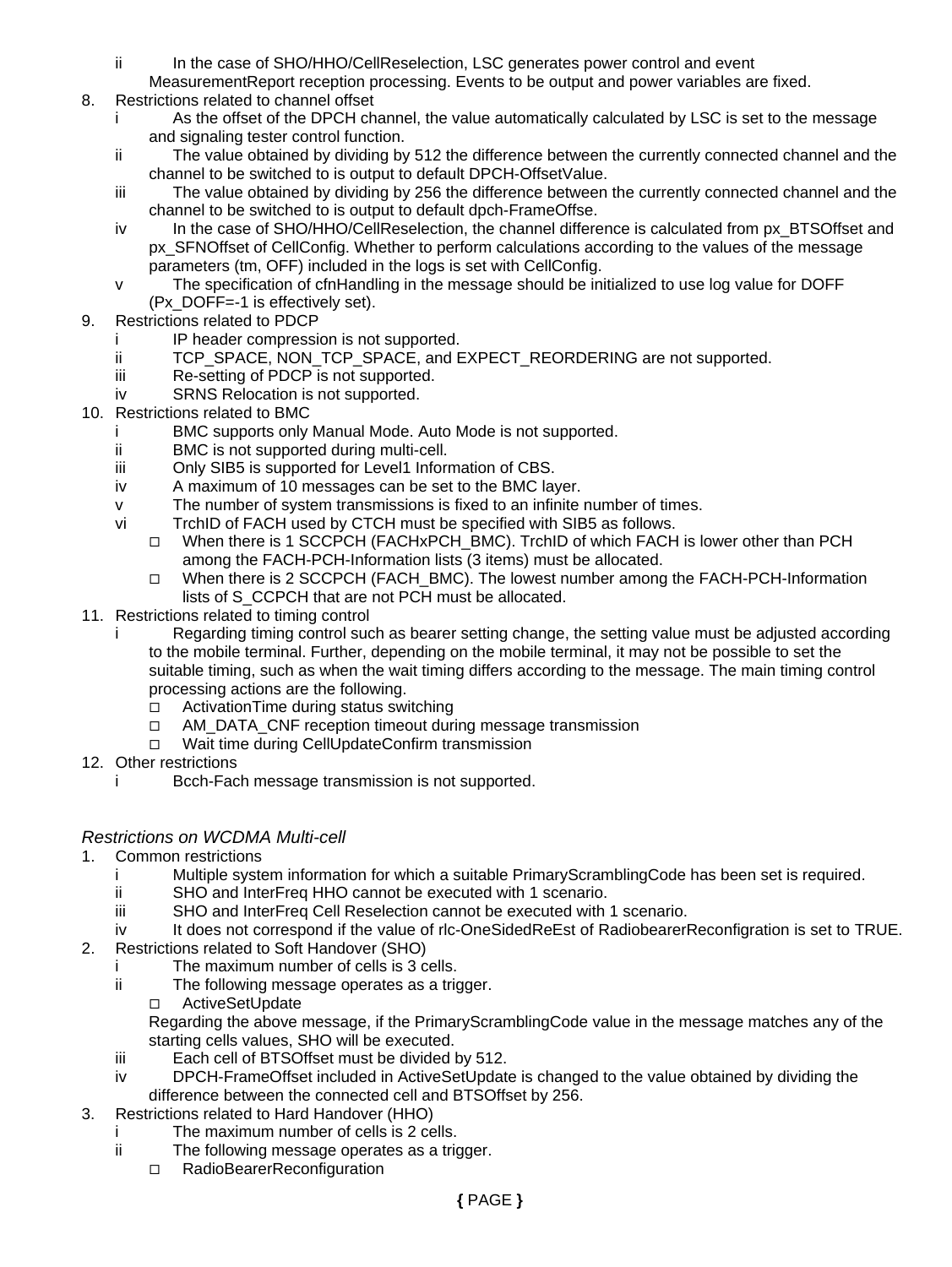- □ PhysicalChannelReconfiguration
- □ TransportChannelReconfiguration

Regarding the above messages, if the PrimaryScramblingCode value in the message differs from the value of the currently connected cell, and matches the value of any of the starting cells, it is regarded as HHO.

- iii Each cell of BTSOffset must be divided by 512.
- 4. Restrictions related to Cell Reselection
	- i The maximum number of cells is 2 cells.
	- ii The variation in the BTS power output for phenomenon reproduction is fixed.
	- iii The following message operates as a trigger.
		- □ CellUpdate<sup>\*</sup>
		- □ UraUpdate \*1
		- □ RrcConnectionRequest<sup>\*2</sup>
	- iv Each cell of BTSOffset must be devided by 512.
	- v Cell Reselection does not operate when a message other than CellUpdateConfirm comes immediately after CellUpdate during cell switch through CellUpdate.

\*1: Cell Reselection through CellUpdate/UraUpdate operates in the following case. Regarding the above messages, if PrimaryScramblingCode in the message matches the value of the neighboring cell (BTS2 when connected to BTS1, and BTS1 when connected to BTS2), and the cause in the message is either 'cellReselection' or 'changeOfUra'. However, the following cases are excluded.

- When CellUpdate in the following messages is received (CellReselection is not done during status switch).
	- $\Diamond$  PhysicalChannelReconfiguration to Complete
	- $\Diamond$  TransportChannelReconfiguration to Complete
	- $\Diamond$  RadioBearerReconfiguration to Complete
	- RadioBearerRelease to Complete
- ii When CellUpdate is received immediately after switch to CELL PCH

\*2: Cell Reselection through rrcConnectionRequest operates in the following case. Regarding rrcConnectionSetup transmitted following the above messages, when PrimaryScramblingCode in the message matches the value of the neighboring cell (BTS2 when connected to BTS1, and BTS1 when connected to BTS2).

# *Restrictions on HSDPA*

- 1. Common restrictions
	- i The following message operates as a trigger.
		- □ RadioBearerSetup
		- □ RadioBearerReconfiguration
		- □ RadioBearerRelease
		- □ PhysicalChannelReconfigration
		- □ CellUpdateConfirm
	- ii HSDPA starts up under the following conditions.
		- $\Box$  When RB is mapped to hsdsch (hsdsch is included in TransportChannelType in rb-MappingInfo).
		- □ When hsdsch is set to TransportChannel
	- iii Started up HSDPA ends under the following conditions.
		- $\Box$  When RB mapped to hsdsch ceases to exist
		- □ When hsdsch is deleted from TransportChannel
	- iv The case when HSDPA channel (HSDSCH) is included in SRB is not supported.
	- v Among the HSDPA related parameters output to the scenario, the following values must be specified by the user with CellConfig.
		- □ Parameter related to channel power of HSDPA
		- □ Parameter related to IRBufferSize, TFRI, orTTI
	- vi Category of HSDPA is set from the LSC log Capability value included in rrcConnectionsetupComplete or from [UTRANCell\*]-[px\_HS\_DSCH\_Category] of Cell Config. However, to use the value of Capability included in rrcConnectionsetupComplete, it is necessary to start the HSDPA after the reception of rrcConnectionSetupComplete.
	- vii For the category, refer to Table 5.1.a of the TS25.306 3GPP standards (Rel15 December 2004 version).
	- viii Among the parameters related to HSDPA output to the scenario, the following values are fixed. □ CQI related parameters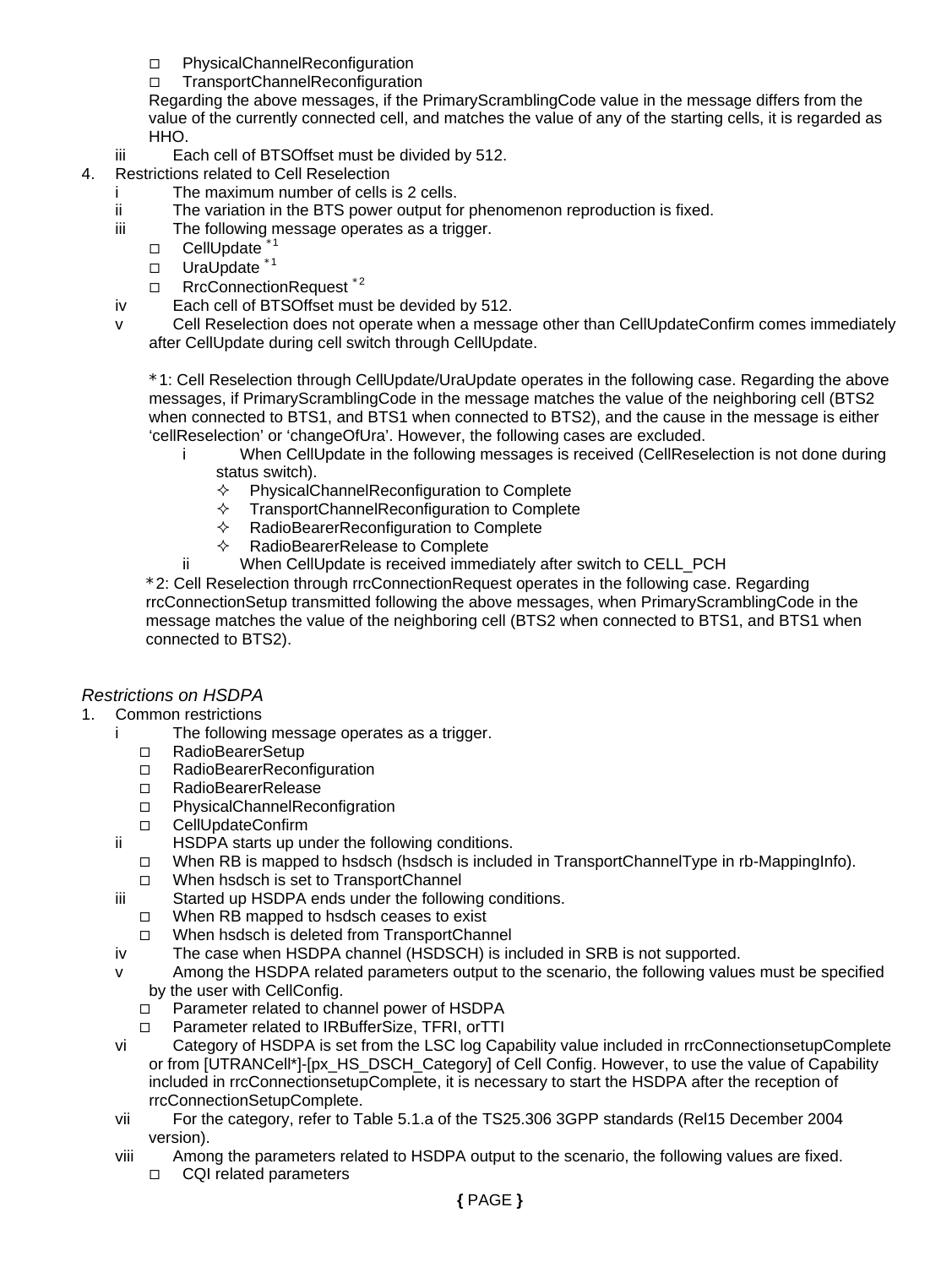- □ ReTrans (resent) related pamaeters
- ix If the power of cells other than transmitting cells is high during data transmission with HSDPA, a large number of NAK may be returned on the MAC-hs layer.
- x Since the data communication throughput depends to a large degree on the test environment, it falls outside the operation guarantee scope.

# *Restrictions on HSUPA*

- 1. Common restrictions
	- i The following message operates as a trigger.
		- □ RadioBearerSetup
		- □ RadioBearerReconfiguration
		- □ RadioBearerRelease
		- □ PhysicalChannelReconfigration
		- □ CellUpdateConfirm
	- ii HSDPA starts up under the following conditions.
		- $\Box$  When RB is mapped to e-dch (hsdsch is included in TransportChannelType in rb-MappingInfo)
		- □ When e-dch is set to TransportChannel
	- iii Started up HSDPA ends under the following conditions. When RB mapped to e-dch ceases to exist
		- □ When e-dchis deleted from TransportChannel
	- iv Among the HSDPA related parameters output to the scenario, the following values must be specified by the user with CellConfig.
		- □ Parameter related to HSUPA channel power
		- DummvE-Rnti of E-AGCH
		- E-DCH E-DPCCH Threshold
		- □ E-DCH MACes WindowSize
		- E-DCH MACes Timer
		- □ Transmission pattern of E-RGCH (only one type)
		- □ Transmission pattern of E-AGCH (only one type)
	- v Category is automatically selected from the value of rrcConnectionsetupComplete.
	- vi CompressedMode operation during HSUPA startup is not supported.
	- vii Since the data communication throughput depends to a large degree on the test environment, it falls outside the operation guarantee scope.

# *Restrictions on InterRAT*

- 1. Common restrictions
	- i W-CDMA multicell and GSM cannot be used simultaneously.
	- ii The operation when CCH and TCH are different frequency bands has not been verified.
	- iii SMS has been verified only for transmission/reception with SDCCH4/8. SMS transmission/reception with SACCH, GPRS has not been verified.
	- iv Lossless InterRAT Cell Change is not supported.
	- v specificationMode of Inter System To UTRAN Handover Command supports only defaultConfig for which defaultConfigIdentity is 3 in preconfiguration. Inter System To UTRAN Handover Command using predefinedConfigIdentity of SIB16 is not supported.
	- vi During handover from W-CDMA to GSM, the case when the type of 'gsm-message' IE of handoverFromUTRANCommand-GSM is 'single-GSM-Message' is not supported.
	- vii HANDOVER TO UTRAN COMMAND and defaultConfigIdentity of RRC CONNECTION SETUP correspond only to ID0, ID3, ID17, and ID22.
- 2. Restrictions related to signaling tester control function
	- i The setting related to TE layer is a fixed value.
- 3. Restriction related to Ciphering
	- i The position of RAND/AUTN embedded in AuthenticationRequest/Authentication&CipheringRequest is fixed.
	- ii The parameters required during ciphering and the data embedding position in layer 3 messages, etc., are output as fixed values.
- 4. Restrictions related to PDTCH
	- i Regarding GRR auto reply messages (PacketUplinkAssignmentMessage,
		- PacketDownlinkAssignmentMessage, etc.), LSC performs output automatically based on the CellConfig setting information or the sequence information.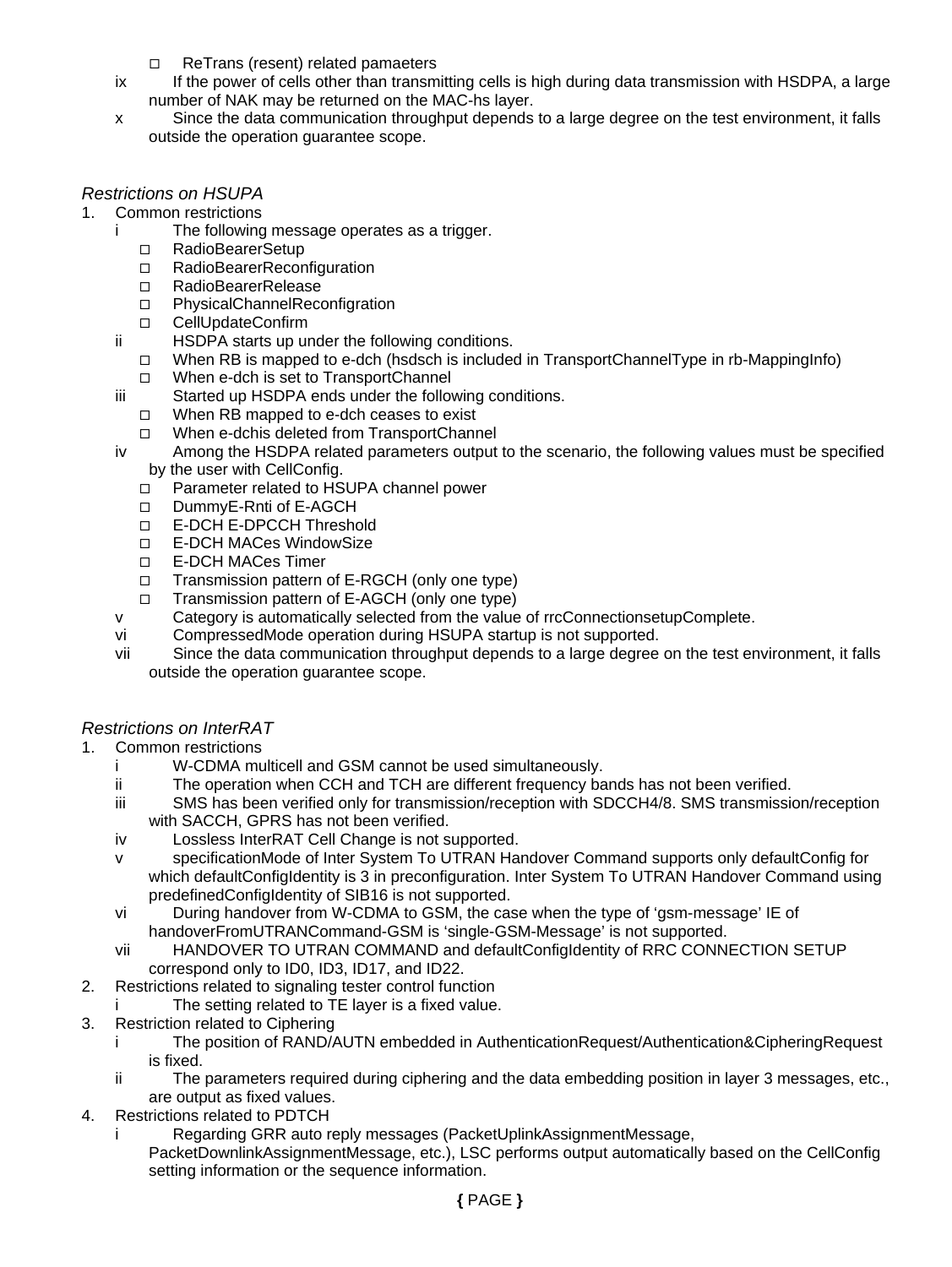- ii The operation has been verified only when the value of TimeslotNumber (px PtchTN) of PDTCH is 3.
- 5. Restrictions related to PBCCH/PCCCH
	- For PBCCH transmission/reception, SI13, PSI1, and PSI2 must be in the log.
	- ii The PacketSystemInformation message in the input log must be immediately after the SystemInformation message.
	- iii CCH and PCCH must be the same frequency.
	- iv PCCCH can be used only in Timeslot1. (Same for uplink and downlink)
	- v PDTCH during PCCCH use operates only in SingleSlot.
	- vi The PCCCH/PDTCH combination cannot be guaranteed.
	- vii Only HR (HighRepetition) is supported as the PSI transmission category.
- 6. Restrictions on U-RNTI and C-RNTI
	- i If an input log sequence contains multiple U-RNTIs or C-RNTIs, the last U-RNTI or C-RNTI is set for the BTS (no U-RNTIs and C-RNTIs in the message are changed).

# *Restrictions on GSM Multi-cell*

- 1. Common restrictions
	- i The maximum number of cells is 2 cells.
	- ii A number of system information items corresponding to the number of cells to be used must be prepared.
	- iii If 2 GSM cells are used, no UTRAN cell can be used.
	- iv The frequency of each cell (frequency of CCH) is specified with CellConfig.
- 2. Restrictions related to cell switching
	- i The following message operates as a trigger.
		- □ Handover Command
		- $\Box$  Cell Reselection tag  $*$
		- □ Packet Cell Change Order
		- \*: Since GSM Cell Reselection judgment is not possible from logs, this is realized by attaching a Cell Reselection tag to the applicable location.
	- ii The system considers that the same cell is always used until the trigger message is displayed.
	- iii The power during cell switching is automatically adjusted by LSC.
	- iv If only one system information item of the GSM cell is input, handover to the GSM cell is not possible.

# *Log file related restrictions*

- 1. Two log files must be prepared, namely the system information log describing the system information (BCCH-BCH-Message) transmitted by each cell, and the sequence log describing the communication messages of the cells and mobile terminals (RRC messages in the case of W-CDMA, and NAS messages in the case of GSM/GPRS).
- 2. The log file format described in operation manual 'Log File Format' must be followed. If any other format is input, the operation cannot be guaranteed.
- 3. In the system information log of W-CDMA, the log that includes SchedulingBlock of each SIB must be before the log that includes the SIB message body.
- 4. When using PBCCH in GSM/GPRS, PBCCH messages must be after the GSM RR SYSTEM INFORMATION message.

# *Restrictions during conversion*

1. Files whose [path name + file name] length exceeds 255 characters cannot be converted.

# *Restrictions while executing scenario*

- 1. Integrity is calculated based on TestAlgorithm of TS34.108.
- 2. SequenceNumber of downlink RRC messages is automatically calculated.
- 3. Among the parameters that can be set in the Parameter Setup window of the MD8480B/C and MD8470A control software, the following parameters are not used. The values incorporated in the scenario are used.
	- i Tx Setup (BTS#1 to 3)
	- ii Rx Setup (BTS#1 to 3)
	- iii  $\qquad$  Timing  $*$  (BTS#1 to 3)
	- iv Tx Attenuator (TX RF#1 to 2)
	- Reference Power (RX RF#1 to 2)
	- \*: Except Timing Sync and Clock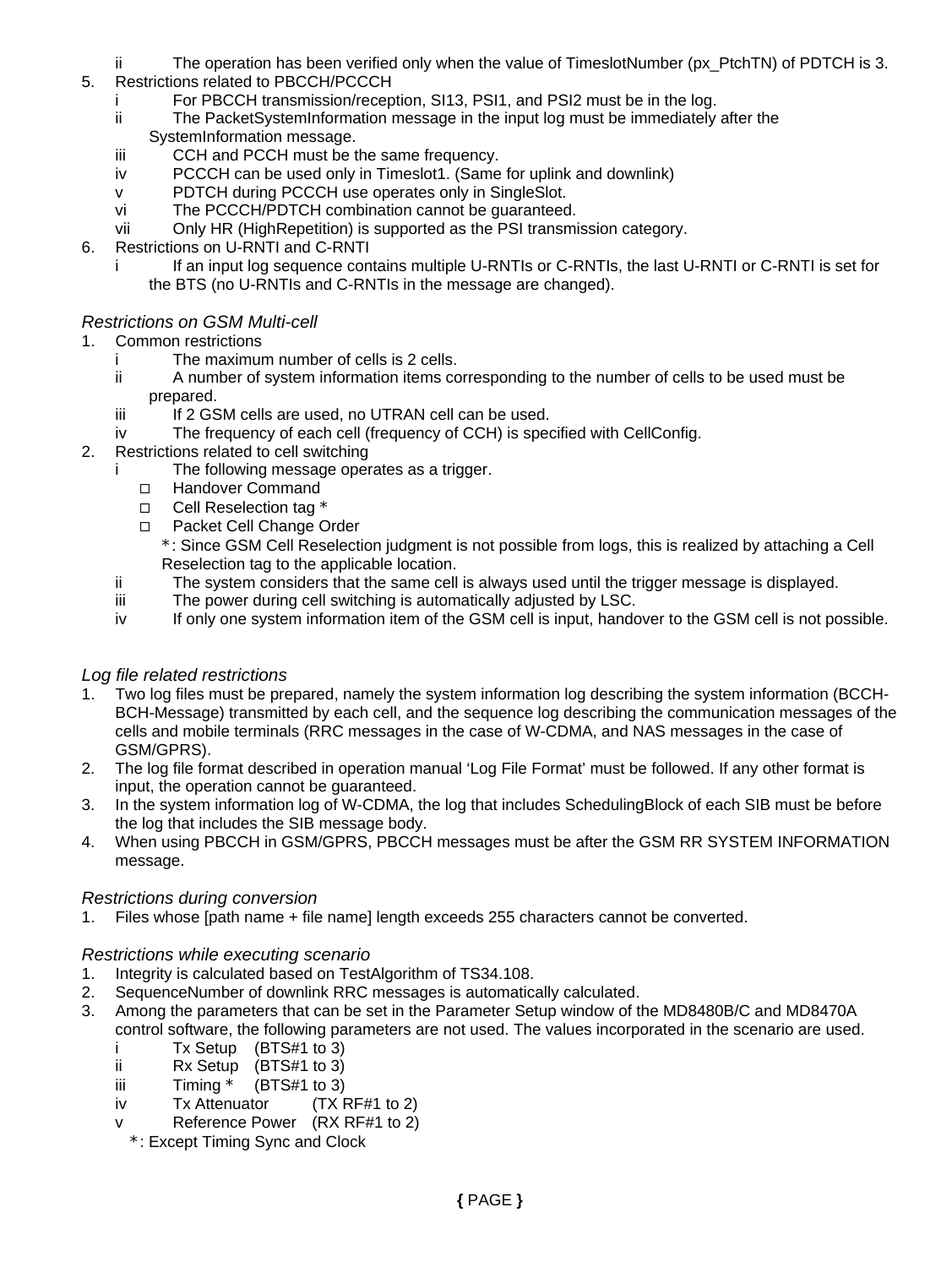# *Cautions when compiling scenarios*

- 1. To compile a C scenario created with the software, the LSC's dedicated RRC library is required.
- 2. When executing compilation, drag & drop the C scenario file over the scenario\_XX\_RRC\_lib\_LSC icon on the desktop.
- 3. For the RRC library install method, see Section 2.1 'Installation Procedure' on the operation manual.
- 4. When the C scenario generated with an old version LSC is compiled along with a new version RRC library, an error may occur. After regenerating the C scenario with the new version LSC, recompile it along with the new version RRC library.